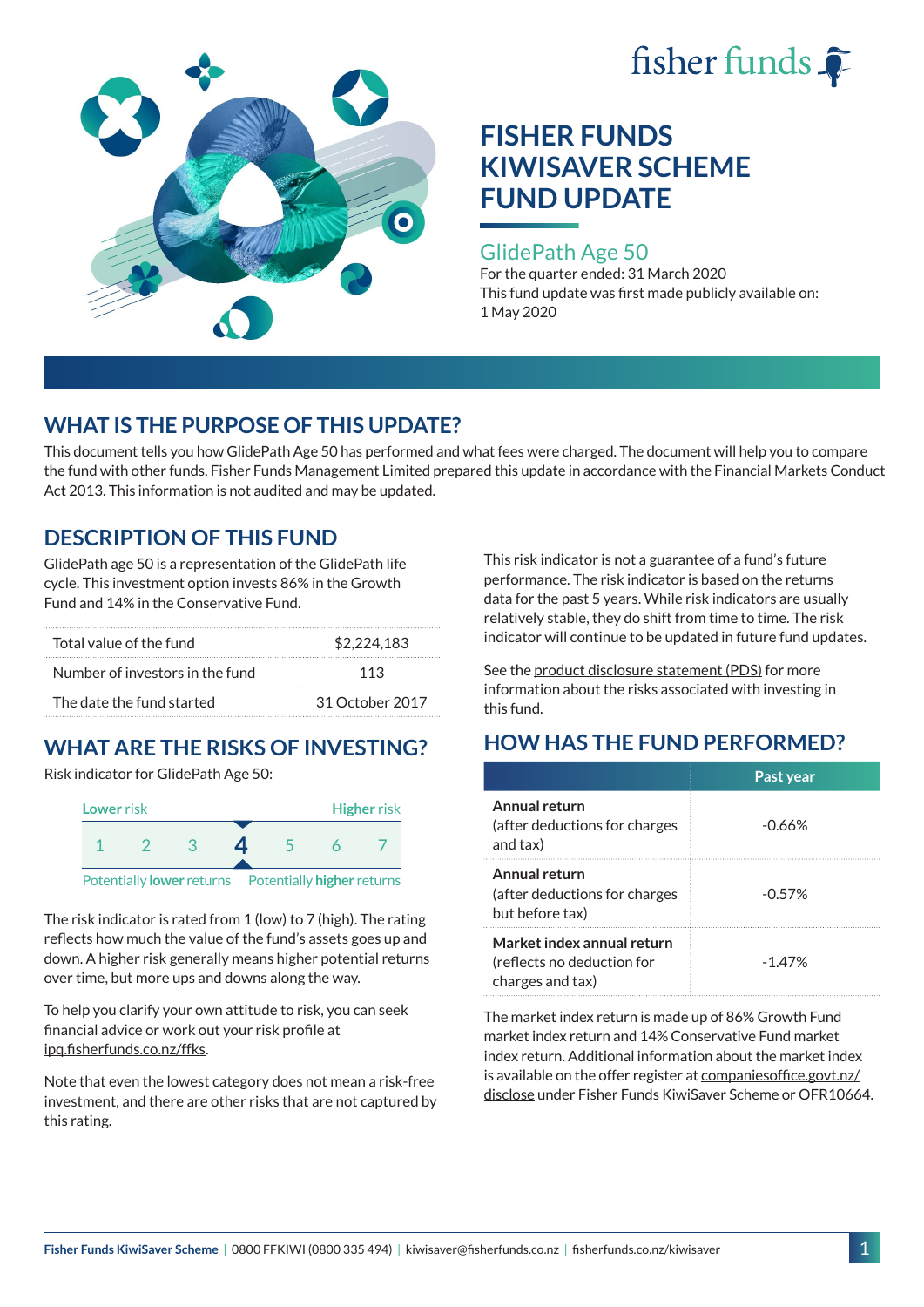# **ANNUAL RETURN GRAPH**



This shows the return after fund charges and tax for each year ending 31 March since the fund started. The last bar shows the average annual return since the fund started, up to 31 March 2020.

**Important:** This does not tell you how the fund will perform in the future.

Returns in this update are after tax at the highest prescribed investor rate (PIR) of tax for an individual New Zealand resident. Your tax may be lower. The market index return reflects no deduction for charges and tax.

#### **WHAT FEES ARE INVESTORS CHARGED?**

Investors in GlidePath Age 50 are charged fund charges that include GST. In the year to 31 March 2019 these were:

|                                                | % of net asset value   |
|------------------------------------------------|------------------------|
| <b>Total fund charges</b>                      | 1.35%                  |
| Which are made up of:                          |                        |
| Total management and<br>administration charges | 1.04%                  |
| Including:                                     |                        |
| Manager's basic fee                            | 0.94%                  |
| Other management and<br>administration charges | 0.10%                  |
| Total performance-based fees <sup>1</sup>      | 0.31%                  |
| Other charges:                                 | \$ amount per investor |
| Annual account fee                             | ፍ36                    |

Small differences in fees and charges can have a big impact on your investment over the long term.

### **EXAMPLE OF HOW THIS APPLIES TO AN INVESTOR**

Sarah had \$10,000 in the fund at the start of the year and did not make any further contributions. At the end of the year, Sarah incurred a loss after fund charges were deducted of -\$66 (that is -0.66% of her initial \$10,000). Sarah also paid \$36 in other charges. This gives Sarah a total loss after tax of -\$102 for the year.

### **WHAT DOES THE FUND INVEST IN? Actual investment mix**

This shows the types of assets that the fund invests in.



#### **Target investment mix**

This shows the mix of assets that the fund generally intends to invest in.